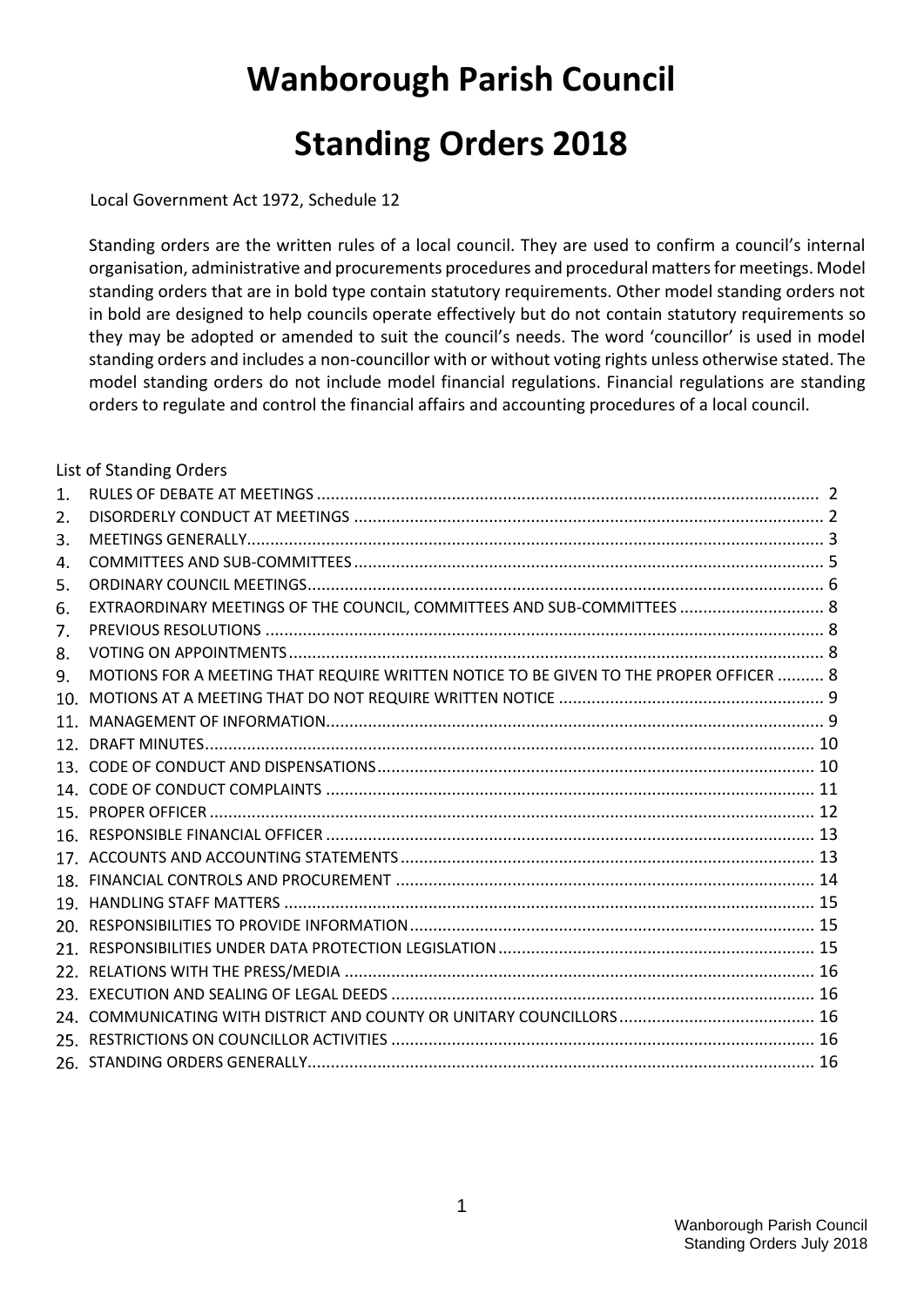#### <span id="page-1-0"></span>**RULES OF DEBATE AT MEETINGS** 1.

- a Motions on the agenda shall be considered in the order that they appear unless the order is changed at the discretion of the chairman of the meeting.
- b No discussion shall take place upon the Minutes except upon their accuracy. Corrections to the Minutes shall be made by resolution and must be initialled by the Chairperson.
- c Members shall address the Chairperson
- d If two or more members speak together, the Chairperson shall call upon one of them to speak and the others shall wait.
- e During the debate on a motion, a councillor may interrupt only on a point of order or a personal explanation and the councillor who was interrupted shall stop speaking. A councillor raising a point of order shall identify the standing order which he considers has been breached or specify the other irregularity in the proceedings of the meeting he is concerned by.
- f A point of order shall be decided by the chairman of the meeting and his decision shall be final.
- g When a motion is under debate, no other motion shall be moved except:
	- i. to amend the motion;
	- ii. to proceed to the next business;
	- iii. to adjourn the debate;
	- iv. to put the motion to a vote;
	- v. to ask a person to be no longer heard or to leave the meeting;
	- vi. to refer a motion to a committee or sub-committee for consideration;
	- vii. to exclude the public and press;
	- viii. to adjourn the meeting; or
	- ix. to suspend particular standing order(s) excepting those which reflect mandatory statutory or legal requirements.
- e. Before an original or substantive motion is put to the vote, the chairman of the meeting shall be satisfied that the motion has been sufficiently debated and that the mover of the motion under debate has exercised or waived his right of reply.

#### <span id="page-1-1"></span> $2.$ **DISORDERLY CONDUCT AT MEETINGS**

a No person shall obstruct the transaction of business at a meeting or behave offensively or improperly. If this standing order is ignored, the chairman of the meeting shall request such person(s) to moderate or improve their conduct.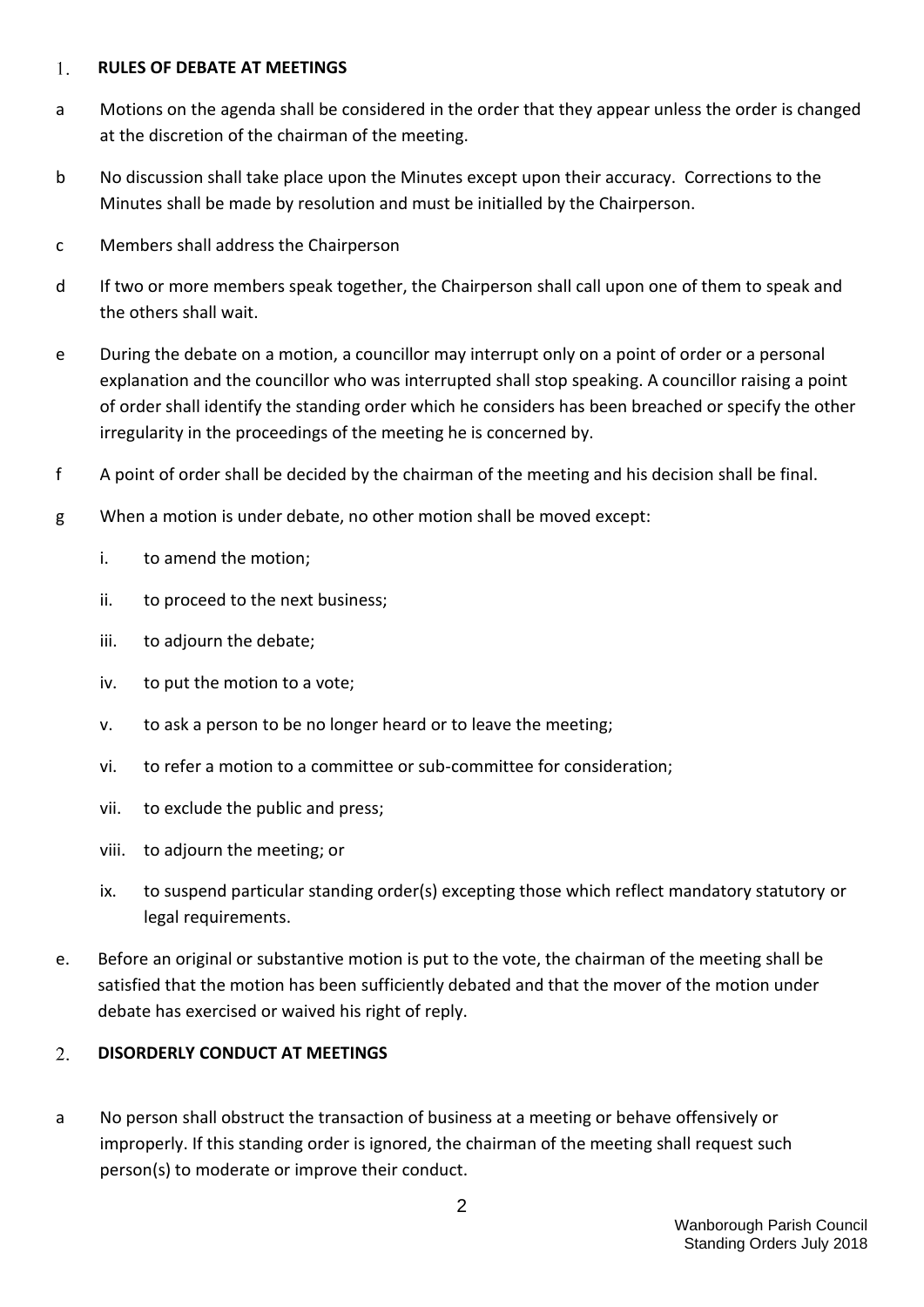- b If person(s) disregard the request of the chairman of the meeting to moderate or improve their conduct, any councillor or the chairman of the meeting may move that the person be no longer heard or be excluded from the meeting. The motion, if seconded, shall be put to the vote without discussion.
- c If a resolution made under standing order 2(b) is ignored, the chairman of the meeting may take further reasonable steps to restore order or to progress the meeting. This may include temporarily suspending or closing the meeting.

#### <span id="page-2-0"></span>**MEETINGS GENERALLY**  $3.$



- **\*** a **Meetings shall not take place in premises which at the time of the meeting are used for the supply of alcohol, unless no other premises are available free of charge or at a reasonable cost.**
- **\*** b **The minimum three clear days for notice of a meeting does not include the day on which notice was issued, the day of the meeting, a Sunday, a day of the Christmas break, a day of the Easter break or of a bank holiday or a day appointed for public thanksgiving or mourning.**
- \*\* c **The minimum three clear days' public notice for a meeting does not include the day on which the notice was issued or the day of the meeting unless the meeting is convened at shorter notice**
- **\*** \*\* d **Meetings shall be open to the public unless their presence is prejudicial to the public interest by reason of the confidential nature of the business to be transacted or for other special reasons. The public's exclusion from part or all of a meeting shall be by a resolution which shall give reasons for the public's exclusion.**
	- e Members of the public may make representations, answer questions and give evidence at a meeting which they are entitled to attend in respect of the business on the agenda.
	- f The period of time designated for public participation at a meeting in accordance with standing order 3(e) shall not exceed 20 minutes unless directed by the chairman of the meeting.
	- g Subject to standing order 3(f), a member of the public shall not speak for more than 5 minutes.
	- h In accordance with standing order 3(e), a question shall not require a response at the meeting nor start a debate on the question. The chairman of the meeting may direct that a written or oral response be given.
	- i A person who speaks at a meeting shall direct his comments to the chairman of the meeting.
	- j Only one person is permitted to speak at a time. If more than one person wants to speak, the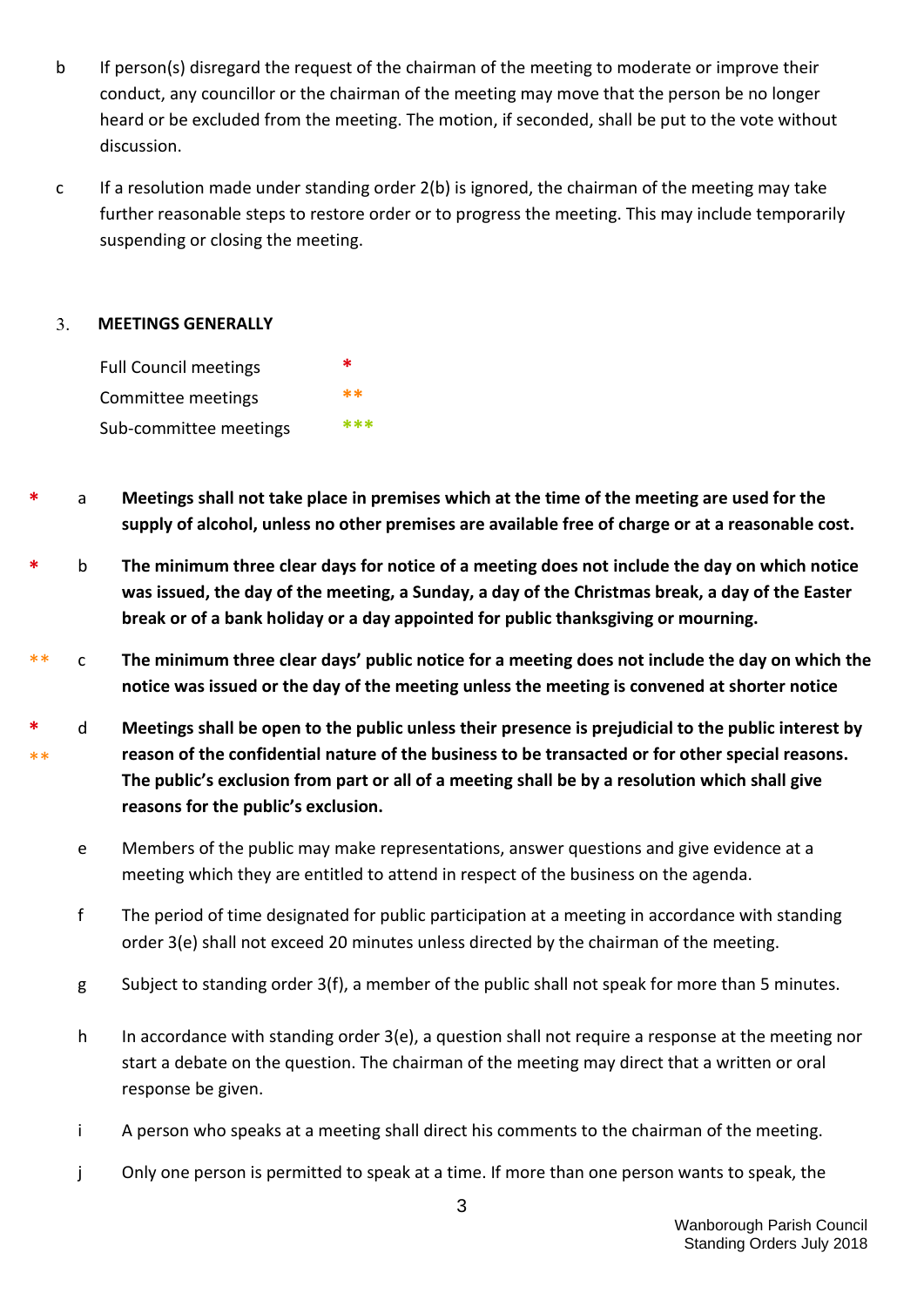chairman of the meeting shall direct the order of speaking.

- \* \*\* k **Subject to standing order 3(l), a person who attends a meeting is permitted to report on the meeting whilst the meeting is open to the public. To "report" means to film, photograph, make an audio recording of meeting proceedings, use any other means for enabling persons not present to see or hear the meeting as it takes place or later or to report or to provide oral or written commentary about the meeting so that the report or commentary is available as the meeting takes place or later to persons not present.**
- \* **\*\*** l **A person present at a meeting may not provide an oral report or oral commentary about a meeting as it takes place without permission.**
- **\* \*\*** m **The press shall be provided with reasonable facilities for the taking of their report of all or part of a meeting at which they are entitled to be present.**
- **\*** n **Subject to standing orders which indicate otherwise, anything authorised or required to be done by, to or before the Chairman of the Council may in his absence be done by, to or before the Vice-Chairman of the Council (if there is one).**
- **\*** o **The Chairman of the Council, if present, shall preside at a meeting. If the Chairman is absent from a meeting, the Vice-Chairman of the Council (if there is one) if present, shall preside. If both the Chairman and the Vice-Chairman are absent from a meeting, a councillor as chosen by the councillors present at the meeting shall preside at the meeting.**
- **\* \*\*** p **Subject to a meeting being quorate, all questions at a meeting shall be decided by a majority of the councillors and non-councillors with voting rights present and voting.**
- **\* \*\*** q **The chairman of a meeting may give an original vote on any matter put to the vote, and in the case of an equality of votes may exercise his casting vote whether or not he gave an original vote.**
	- r **Unless standing orders provide otherwise, voting on a question shall be by a show of hands. At the request of a councillor, the voting on any question shall be recorded so as to show whether each councillor present and voting gave his vote for or against that question.**
	- s The minutes of a meeting shall include an accurate record of the following:
		- i. the time and place of the meeting;

**\*\*\***

**\*\*\***

**\***

- ii. the names of councillors who are present and the names of councillors who are absent;
- iii. interests that have been declared by councillors and non-councillors with voting rights;
- iv. the grant of dispensations (if any) to councillors and non-councillors with voting rights;
- v. whether a councillor or non-councillor with voting rights left the meeting when matters that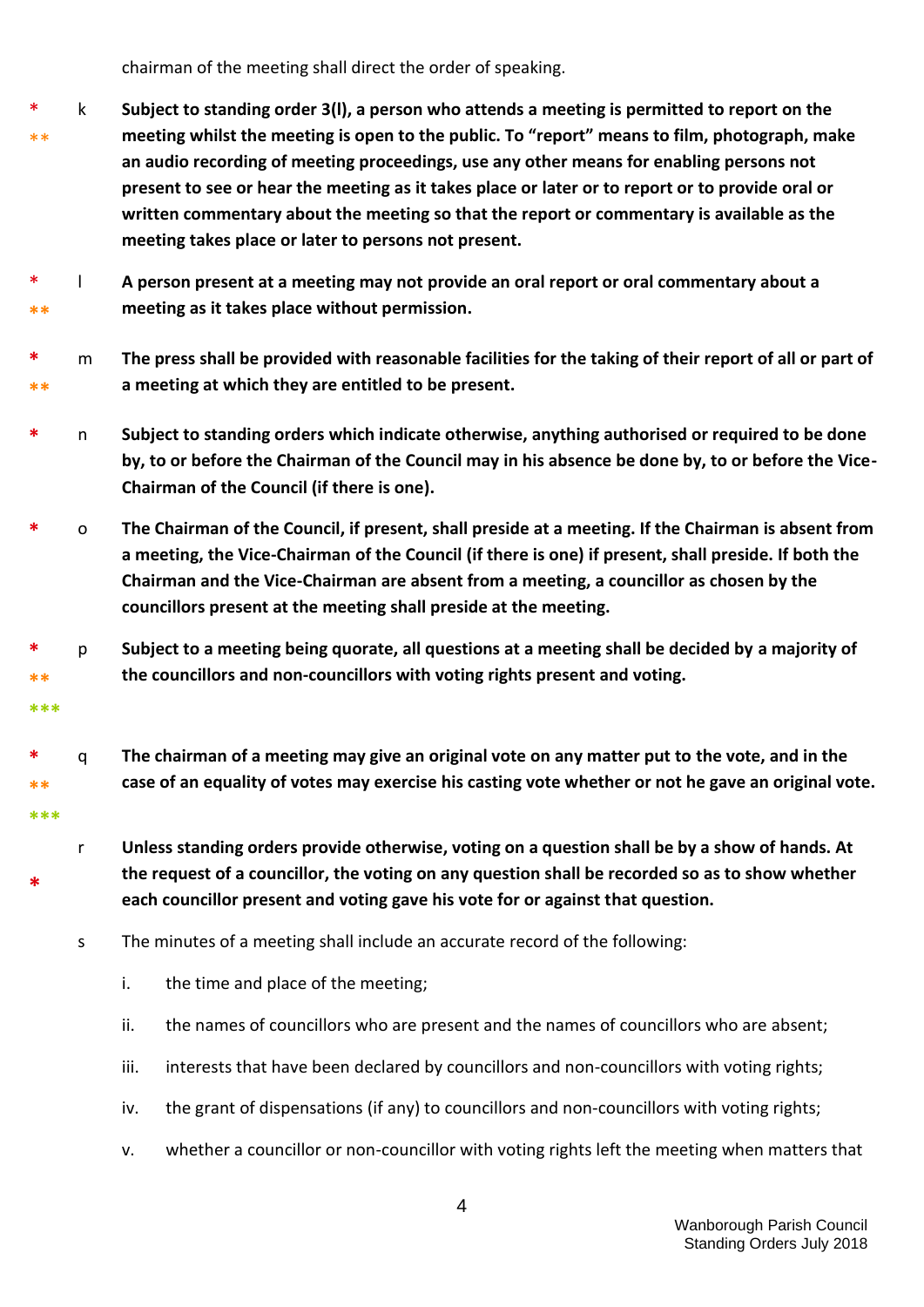they held interests in were being considered;

- vi. if there was a public participation session; and
- vii. the resolutions made.
- **\* \*\* \*\*\*** t **A councillor or a non-councillor with voting rights who has a disclosable pecuniary interest or another interest as set out in the Council's code of conduct in a matter being considered at a meeting is subject to statutory limitations or restrictions under the code on his right to participate and vote on that matter.**
- **\*** u **No business may be transacted at a meeting unless at least one-third of the whole number of members of the Council are present and in no case shall the quorum of a meeting be less than three.**

*See standing order 4d(vii) for the quorum of a committee or sub-committee meeting.* 

- **\*\*** v **If a meeting is or becomes inquorate no business shall be transacted** and the meeting shall be closed. The business on the agenda for the meeting shall be adjourned to another meeting.
- **\*\*\***

**\***

w A meeting shall not exceed a period of 2 % hours.

#### <span id="page-4-0"></span>**COMMITTEES AND SUB-COMMITTEES**  $\overline{4}$ .

All references to the five main committees in these Standing Orders means the Hooper's Field & Recreation, Footpaths & Village Maintenance, Allotments, Planning & Finance, Hooper's Field Project.

- a **Unless the Council determines otherwise, a committee may appoint a sub-committee whose terms of reference and members shall be determined by the committee.**
- b **The members of a committee may include non-councillors unless it is a committee which regulates and controls the finances of the Council.**
- c **Unless the Council determines otherwise, all the members of an advisory committee and a subcommittee of the advisory committee may be non-councillors.**
- d The Council may appoint standing committees or other committees as may be necessary, and:
	- i. shall determine their terms of reference;
	- ii. shall determine the number and time of the ordinary meetings of a standing committee up until the date of the next annual meeting of the Council;
	- iii. shall permit a committee, other than in respect of the ordinary meetings of a committee, to determine the number and time of its meetings;
	- iv. shall, subject to standing orders 4(b) and (c), appoint and determine the terms of office of members of such a committee;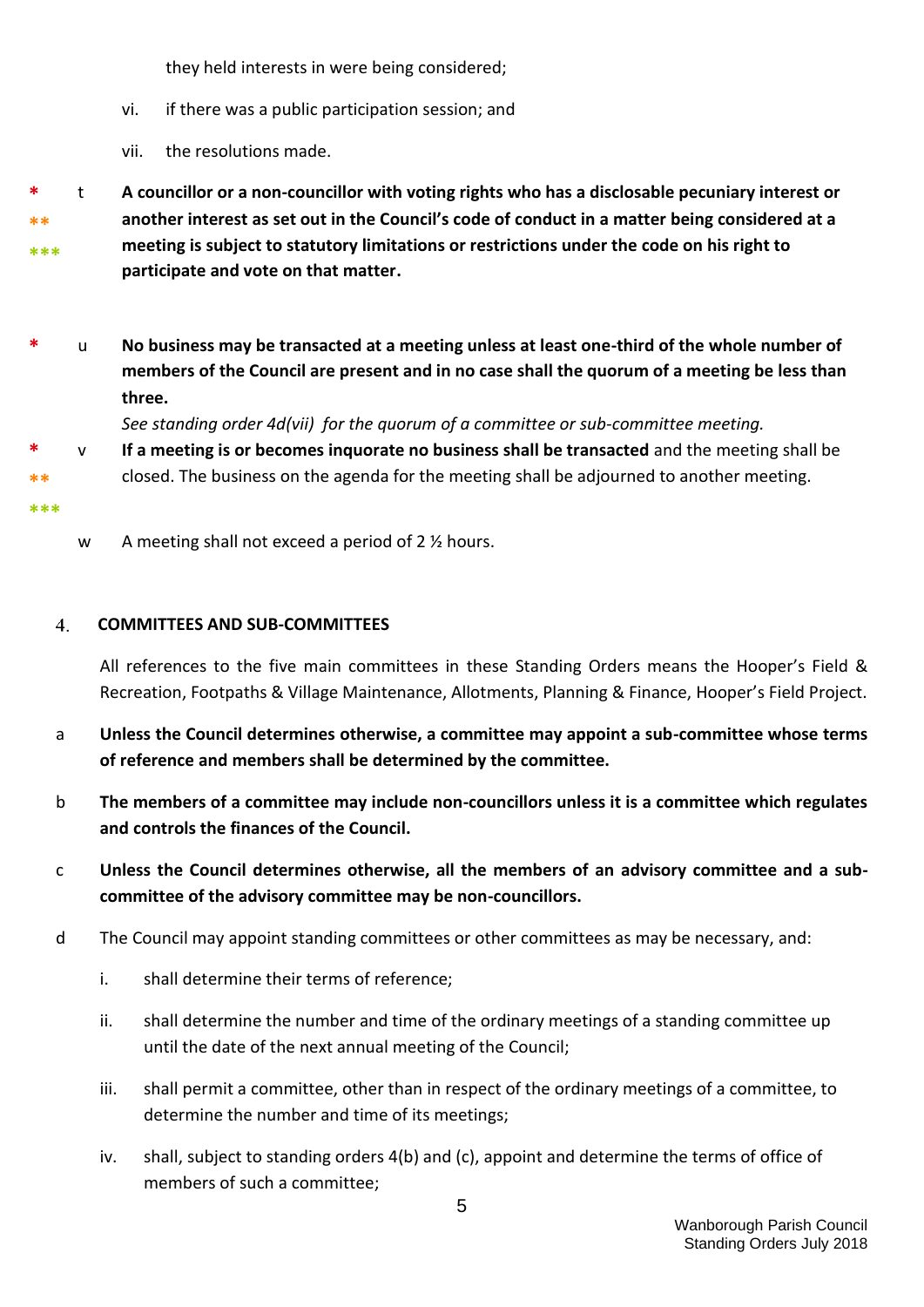- v. shall, after it has appointed the members of a standing committee, appoint the chairman of the standing committee;
- vi. shall permit a committee other than a standing committee, to appoint its own chairman at the first meeting of the committee;
- vii. shall determine the place, notice requirements and quorum for a meeting of a committee and a sub-committee which, in both cases, shall be no less than three;
- viii. shall determine if the public may participate at a meeting of a committee;
- ix. shall determine if the public and press are permitted to attend the meetings of a subcommittee and also the advance public notice requirements, if any, required for the meetings of a sub-committee;
- x. shall determine if the public may participate at a meeting of a sub-committee that they are permitted to attend; and
- xi. may dissolve a committee or a sub-committee.

#### <span id="page-5-0"></span>5. **ORDINARY COUNCIL MEETINGS**

- a **In an election year, the annual meeting of the Council shall be held on or within 14 days following the day on which the councillors elected take office.**
- b **In a year which is not an election year, the annual meeting of the Council shall be held on such day in May as the Council decides.**
- c **If no other time is fixed, the annual meeting of the Council shall take place at 6pm.**
- d **In addition to the annual meeting of the Council, at least three other ordinary meetings shall be held in each year on such dates and times as the Council decides.**
- e **The first business conducted at the annual meeting of the Council shall be the election of the Chairman and Vice-Chairman (if there is one) of the Council.**
- f **The Chairman of the Council, unless he has resigned or becomes disqualified, shall continue in office and preside at the annual meeting until his successor is elected at the next annual meeting of the Council.**
- g **The Vice-Chairman of the Council, if there is one, unless he resigns or becomes disqualified, shall hold office until immediately after the election of the Chairman of the Council at the next annual meeting of the Council.**
- h **In an election year, if the current Chairman of the Council has not been re-elected as a member of the Council, he shall preside at the annual meeting until a successor Chairman of the Council has been elected. The current Chairman of the Council shall not have an original vote in respect of the election of the new Chairman of the Council but shall give a casting vote in the case of an equality of votes.**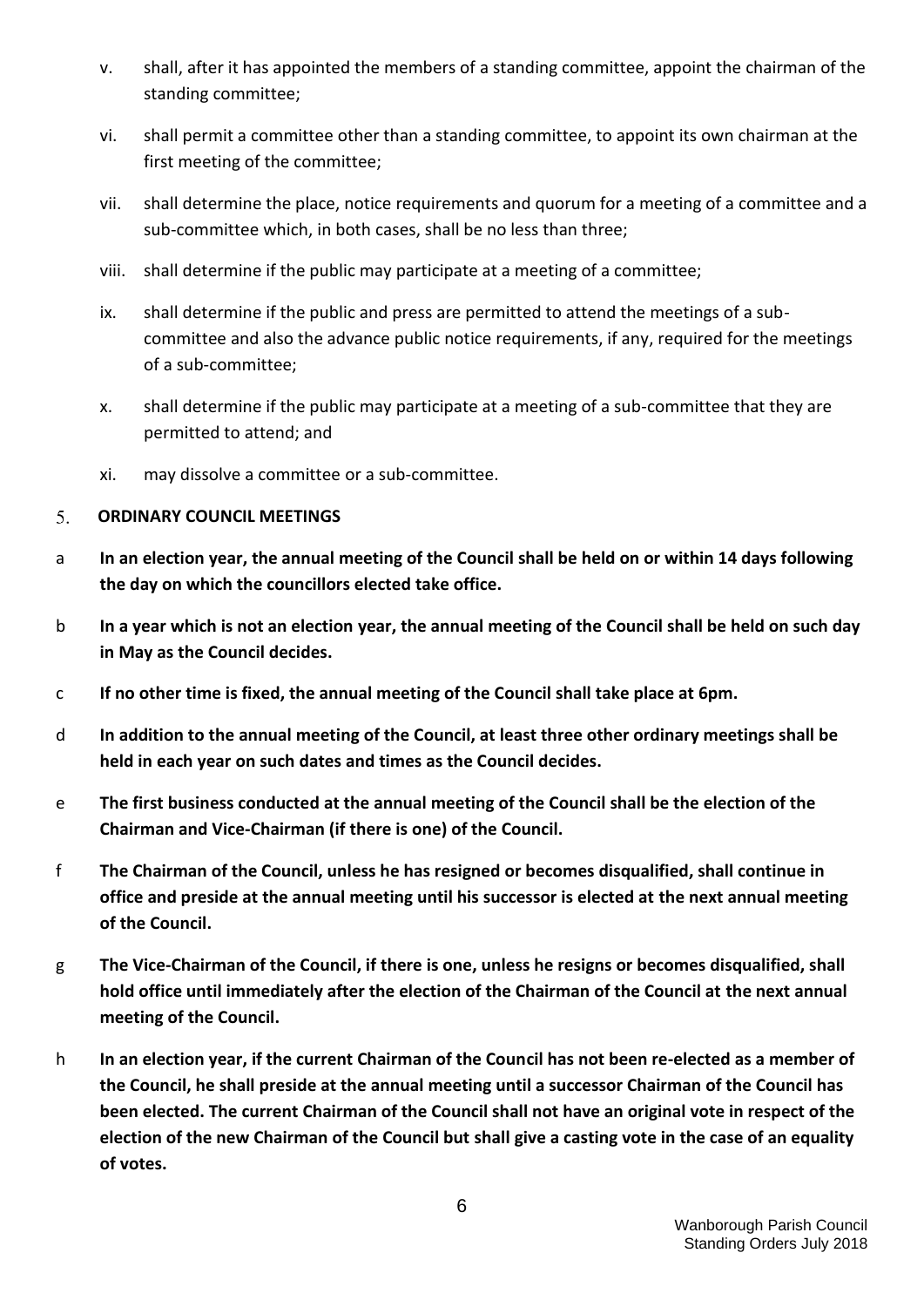- i **In an election year, if the current Chairman of the Council has been re-elected as a member of the Council, he shall preside at the annual meeting until a new Chairman of the Council has been elected. He may exercise an original vote in respect of the election of the new Chairman of the Council and shall give a casting vote in the case of an equality of votes.**
- j Following the election of the Chairman of the Council and Vice-Chairman (if there is one) of the Council at the annual meeting, the business shall include:
	- i. **In an election year, delivery by the Chairman of the Council and councillors of their acceptance of office forms unless the Council resolves for this to be done at a later date. In a year which is not an election year, delivery by the Chairman of the Council of his acceptance of office form unless the Council resolves for this to be done at a later date;**
	- ii. Confirmation of the accuracy of the minutes of the last meeting of the Council;
	- iii. Receipt of the minutes of the last meeting of a committee;
	- iv. Consideration of the recommendations made by a committee;
	- v. Review of the terms of reference for committees;
	- vi. Appointment of members to existing committees;
	- vii. Appointment of any new committees in accordance with standing order 4;
	- viii. Review and adoption of appropriate standing orders and financial regulations;
	- ix. Review of representation on or work with external bodies and arrangements for reporting back;
	- x. In an election year, to make arrangements with a view to the Council becoming eligible to exercise the general power of competence in the future;
	- xi. Review of inventory of land and other assets including buildings and office equipment;
	- xii. Confirmation of arrangements for insurance cover in respect of all insurable risks;
	- xiii. Review of the Council's subscriptions to other bodies;
	- xiv. Review of the Council's complaints procedure;
	- xv. Review of the Council's policies, procedures and practices in respect of its obligations under freedom of information and data protection legislation (*see also standing orders 11, 20 and 21*);
	- xvi. Review of the Council's employment policies and procedures;
	- xvii. Determining the time and place of ordinary meetings of the Council up to and including the next annual meeting of the Council.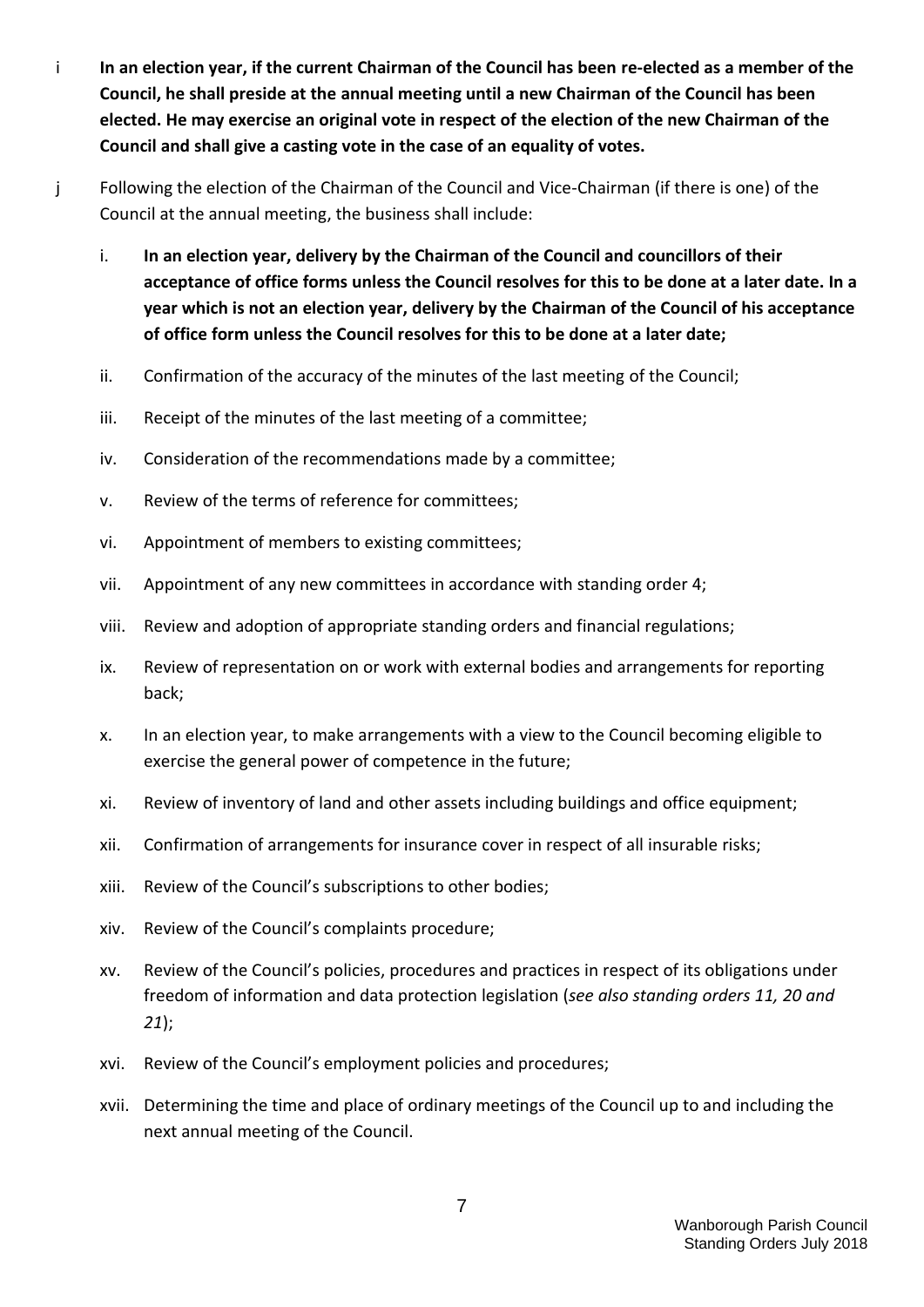#### <span id="page-7-0"></span>**EXTRAORDINARY MEETINGS OF THE COUNCIL, COMMITTEES AND SUB-COMMITTEES** 6.

- a **The Chairman of the Council may convene an extraordinary meeting of the Council at any time.**
- b **If the Chairman of the Council does not call an extraordinary meeting of the Council within seven days of having been requested in writing to do so by two councillors, any two councillors may convene an extraordinary meeting of the Council. The public notice giving the time, place and agenda for such a meeting shall be signed by the two councillors.**

#### <span id="page-7-1"></span>7. **PREVIOUS RESOLUTIONS**

- a A resolution shall not be reversed within six months except either by a special motion, which requires written notice by at least 3 councillors to be given to the Proper Officer in accordance with standing order 9, or by a motion moved in pursuance of the recommendation of a committee or a subcommittee.
- b When a motion moved pursuant to standing order 7(a) has been disposed of, no similar motion may be moved for a further six months.

# <span id="page-7-2"></span>8. **VOTING ON APPOINTMENTS**

a Where more than two persons have been nominated for a position to be filled by the Council and none of those persons has received an absolute majority of votes in their favour, the name of the person having the least number of votes shall be struck off the list and a fresh vote taken. This process shall continue until a majority of votes is given in favour of one person. A tie in votes may be settled by the casting vote exercisable by the chairman of the meeting.

# <span id="page-7-3"></span>9. **MOTIONS FOR A MEETING THAT REQUIRE WRITTEN NOTICE TO BE GIVEN TO THE PROPER OFFICER**

- a A motion shall relate to the responsibilities of the meeting for which it is tabled and in any event shall relate to the performance of the Council's statutory functions, powers and obligations or an issue which specifically affects the Council's area or its residents.
- b No motion may be moved at a meeting unless it is on the agenda and the mover has given written notice of its wording to the Proper Officer at least 7 clear days before the meeting. Clear days do not include the day of the notice or the day of the meeting.
- c If the wording or subject of a proposed motion is considered improper, the Proper Officer shall consult with the chairman of the forthcoming meeting or, as the case may be, the councillors who have convened the meeting, to consider whether the motion shall be included in the agenda or rejected.
- d The decision of the Proper Officer as to whether or not to include the motion on the agenda shall be final.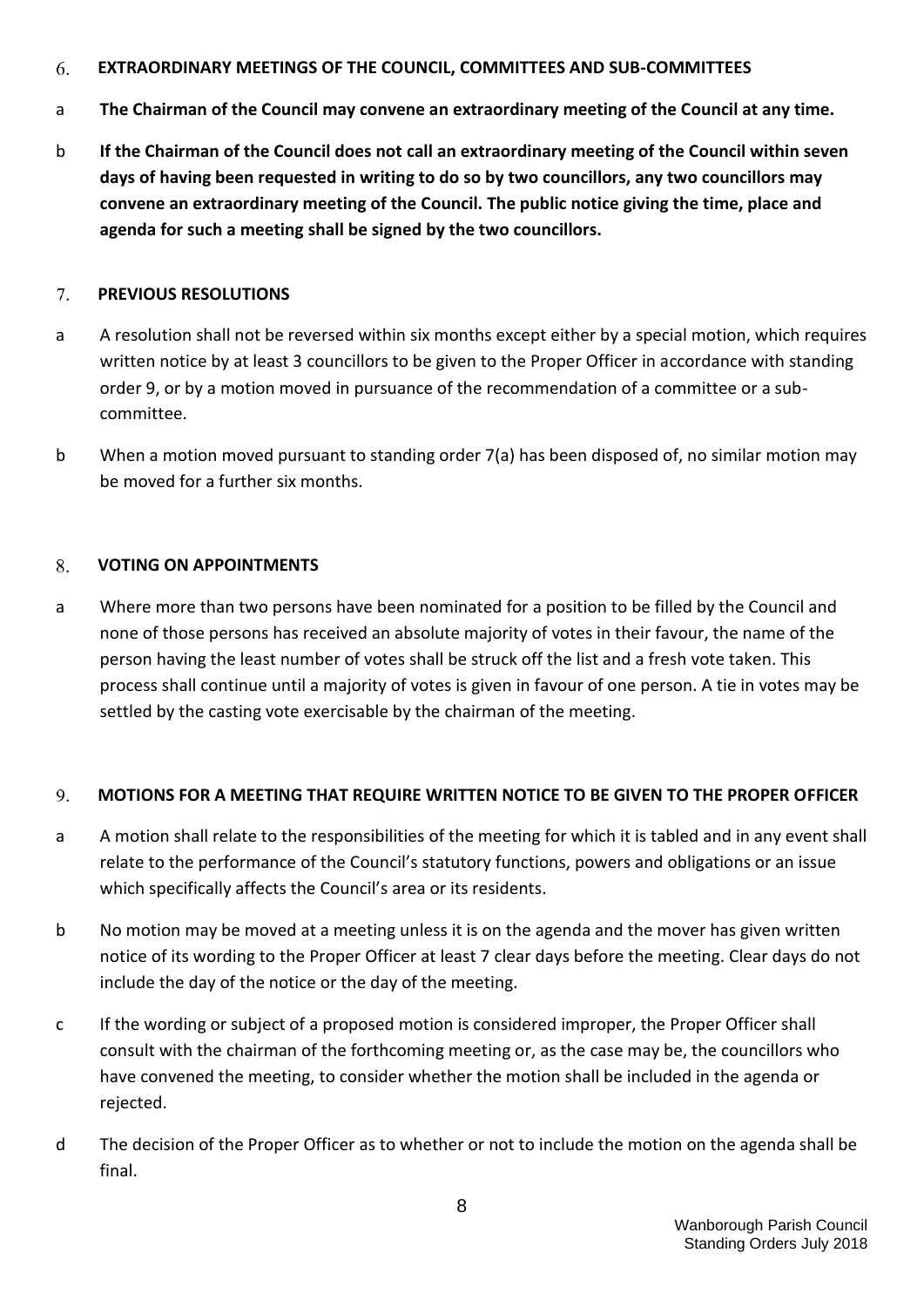#### <span id="page-8-0"></span> $10<sub>1</sub>$ **MOTIONS AT A MEETING THAT DO NOT REQUIRE WRITTEN NOTICE**

- a The following motions may be moved at a meeting without written notice to the Proper Officer:
	- i. to correct an inaccuracy in the draft minutes of a meeting;
	- ii. to move to a vote;
	- iii. to defer consideration of a motion;
	- iv. to refer a motion to a particular committee or sub-committee;
	- v. to appoint a person to preside at a meeting;
	- vi. to change the order of business on the agenda;
	- vii. to proceed to the next business on the agenda;
	- viii. to require a written report;
	- ix. to appoint a committee or sub-committee and their members;
	- x. to extend the time limits for speaking;
	- xi. to exclude the press and public from a meeting in respect of confidential or other information which is prejudicial to the public interest;
	- xii. to not hear further from a councillor or a member of the public;
	- xiii. to exclude a councillor or member of the public for disorderly conduct;
	- xiv. to temporarily suspend the meeting;
	- xv. to suspend a particular standing order (unless it reflects mandatory statutory or legal requirements);
	- xvi. to adjourn the meeting; or
	- xvii. to close the meeting.

#### <span id="page-8-1"></span>**MANAGEMENT OF INFORMATION**   $11.$

a **The Council shall have in place and keep under review, technical and organisational measures to keep secure information (including personal data) which it holds in paper and electronic form. Such arrangements shall include deciding who has access to personal data and encryption of personal data.**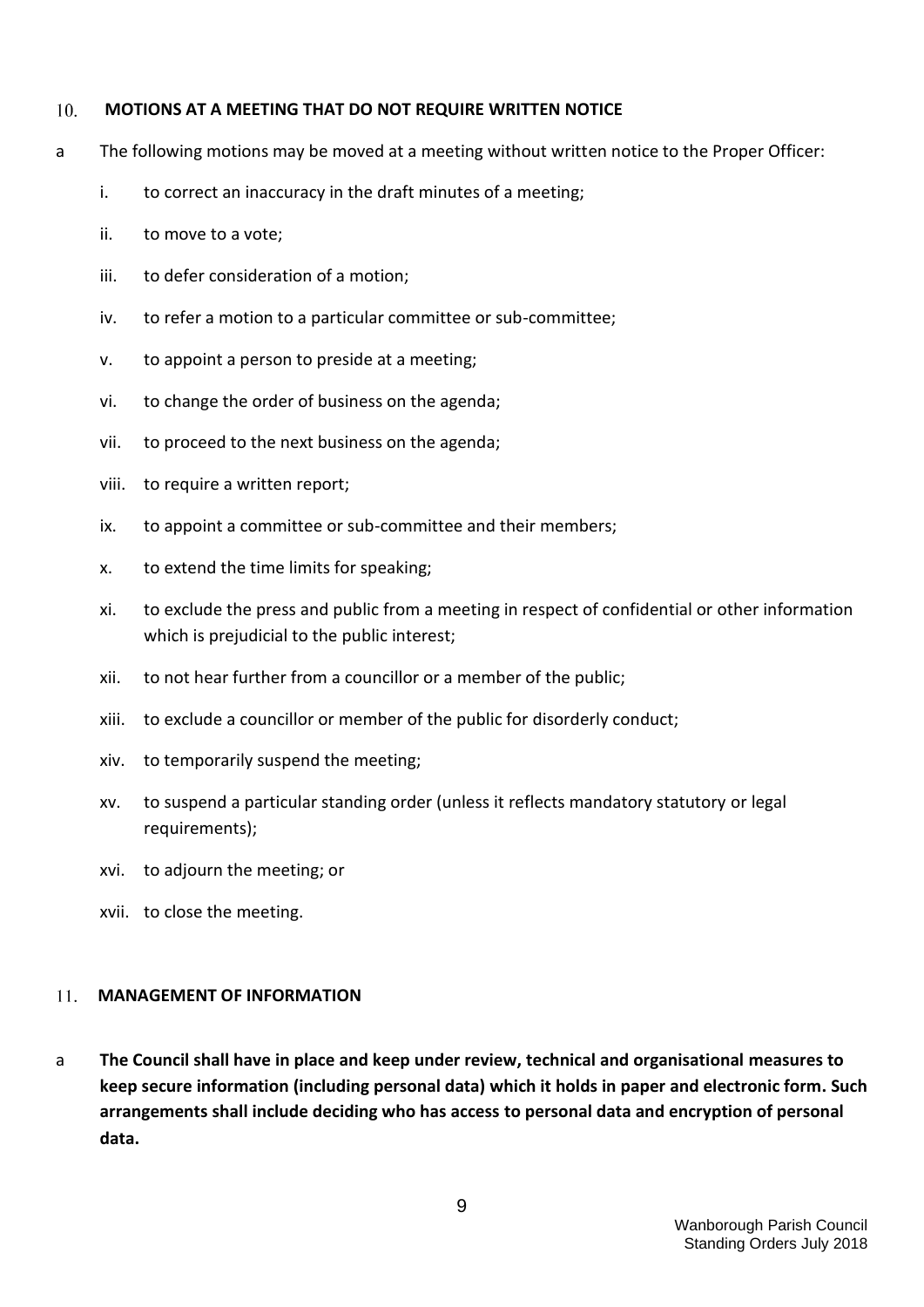- b **The Council shall have in place, and keep under review, policies for the retention and safe destruction of all information (including personal data) which it holds in paper and electronic form. The Council's retention policy shall confirm the period for which information (including personal data) shall be retained or if this is not possible the criteria used to determine that period (e.g. the Limitation Act 1980).**
- c **The agenda, papers that support the agenda and the minutes of a meeting shall not disclose or otherwise undermine confidential information or personal data without legal justification.**
- d **Councillors, staff, the Council's contractors and agents shall not disclose confidential information or personal data without legal justification.**

#### <span id="page-9-0"></span>12. **DRAFT MINUTES**

Full Council meetings **\*** Committee meetings \*\* Sub-committee meetings **\*\*\***

- a If the draft minutes of a preceding meeting have been served on councillors with the agenda to attend the meeting at which they are due to be approved for accuracy, they shall be taken as read.
- b There shall be no discussion about the draft minutes of a preceding meeting except in relation to their accuracy. A motion to correct an inaccuracy in the draft minutes shall be moved in accordance with standing order 10(a)(i).
- c The accuracy of draft minutes, including any amendment(s) made to them, shall be confirmed by resolution and shall be signed by the chairman of the meeting and stand as an accurate record of the meeting to which the minutes relate.

**\* \*\* \*\*\*** d **If the Council's gross annual income or expenditure (whichever is higher) does not exceed £25,000, it shall publish draft minutes on a website which is publicly accessible and free of charge not later than one month after the meeting has taken place.**

#### <span id="page-9-1"></span>**CODE OF CONDUCT AND DISPENSATIONS**  $13.$

*See also standing order 3(u).*

- a All councillors and non-councillors with voting rights shall observe the code of conduct adopted by the Council.
- b Unless he has been granted a dispensation, a councillor or non-councillor with voting rights shall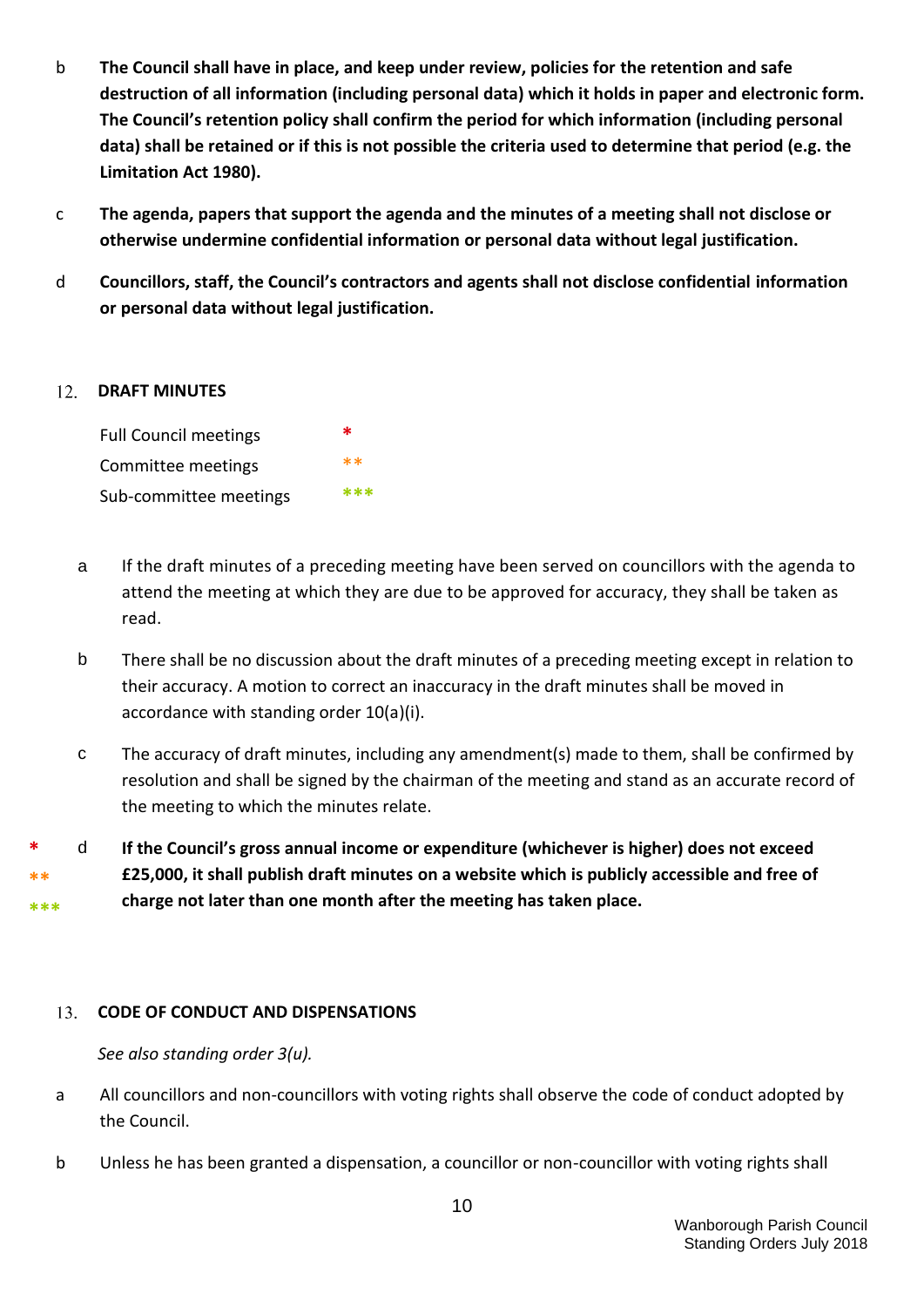withdraw from a meeting when it is considering a matter in which he has a disclosable pecuniary interest. He may return to the meeting after it has considered the matter in which he had the interest.

- c Unless he has been granted a dispensation, a councillor or non-councillor with voting rights shall withdraw from a meeting when it is considering a matter in which he has another interest if so required by the Council's code of conduct. He may return to the meeting after it has considered the matter in which he had the interest.
- d **Dispensation requests shall be in writing and submitted to the Proper Officer** as soon as possible before the meeting, or failing that, at the start of the meeting for which the dispensation is required.
- e A decision as to whether to grant a dispensation shall be made by the Proper Officer and that decision is final.
- f A dispensation request shall confirm:
	- i. the description and the nature of the disclosable pecuniary interest or other interest to which the request for the dispensation relates;
	- ii. whether the dispensation is required to participate at a meeting in a discussion only or a discussion and a vote;
	- iii. the date of the meeting or the period (not exceeding four years) for which the dispensation is sought; and
	- iv. an explanation as to why the dispensation is sought.
- **g A dispensation may be granted in accordance with standing order 13(e) if having regard to all relevant circumstances any of the following apply:**
	- **i. without the dispensation the number of persons prohibited from participating in the particular business would be so great a proportion of the meeting transacting the business as to impede the transaction of the business;**
	- **ii. granting the dispensation is in the interests of persons living in the Council's area; or**
	- **iii. it is otherwise appropriate to grant a dispensation.**

#### <span id="page-10-0"></span>**CODE OF CONDUCT COMPLAINTS**  14.

a **Upon notification by the District or Unitary Council that a councillor or non-councillor with voting rights has breached the Council's code of conduct, the Council shall consider what, if any, action to take against him. Such action excludes disqualification or suspension from office.**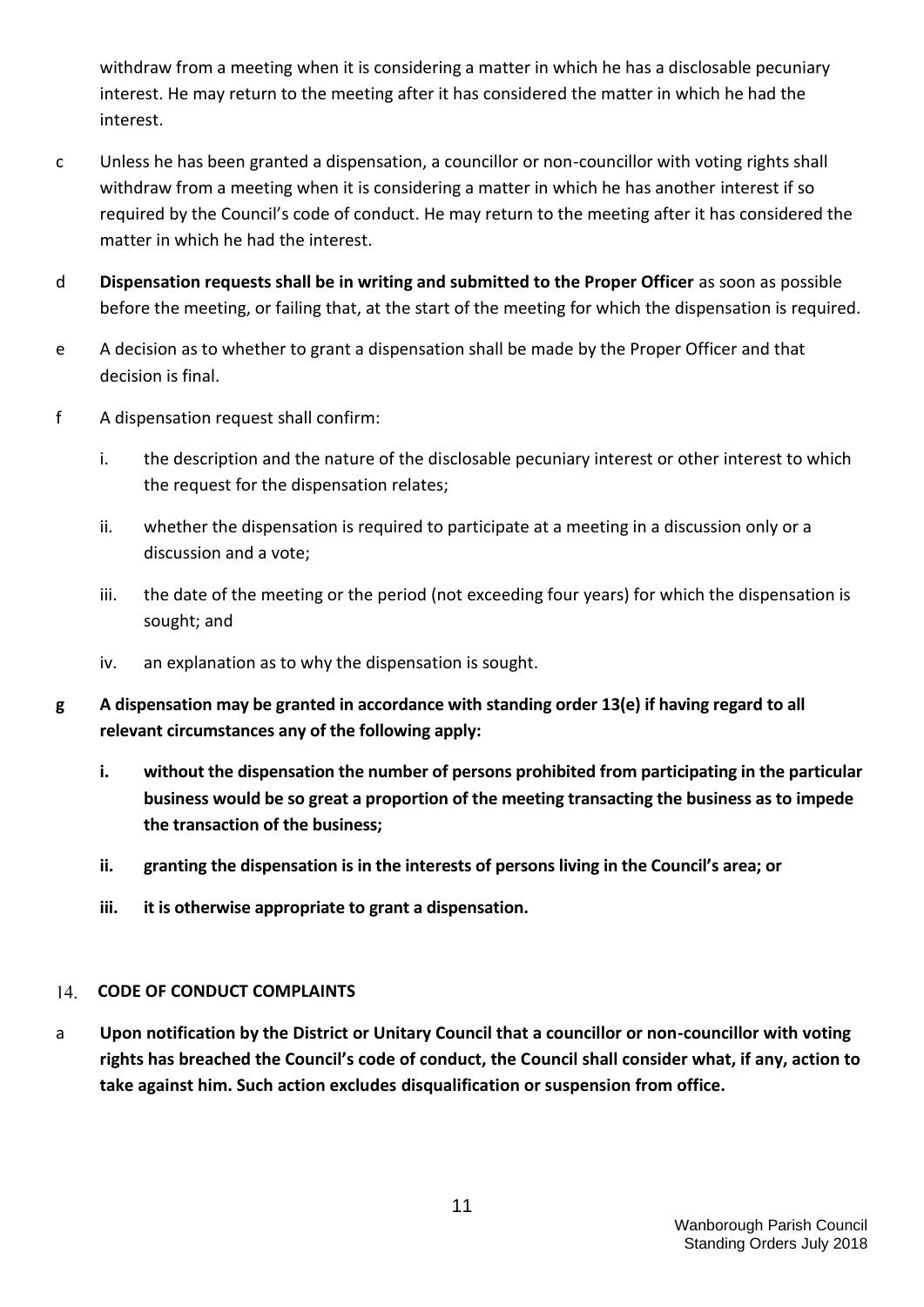#### <span id="page-11-0"></span>**PROPER OFFICER**   $15.$

- a The Proper Officer shall be the clerk.
- b The Proper Officer shall:
	- i. **at least three clear days before a meeting of the council, a committee** or a sub-committee**,**
		- **serve on councillors by delivery or post at their residences or by email authenticated in such manner as the Proper Officer thinks fit, a signed summons confirming the time, place and the agenda (provided the councillor has consented to service by email), and**
		- **Provide, in a conspicuous place, public notice of the time, place and agenda (provided that the public notice with agenda of an extraordinary meeting of the Council convened by councillors is signed by them).**

*See standing order 3(b) for the meaning of clear days for a meeting of a full council and standing order 3(c) for the meaning of clear days for a meeting of a committee;*

- ii. **convene a meeting of the Council for the election of a new Chairman of the Council, occasioned by a casual vacancy in his office;**
- iii. **facilitate inspection of the minute book by local government electors;**
- iv. **receive and retain copies of byelaws made by other local authorities;**
- v. hold acceptance of office forms from councillors;
- vi. hold a copy of every councillor's register of interests;
- vii. assist with responding to requests made under freedom of information legislation and rights exercisable under data protection legislation, in accordance with the Council's relevant policies and procedures;
- viii. receive and send general correspondence and notices on behalf of the Council except where there is a resolution to the contrary;
- ix. assist in the organisation of, storage of, access to, security of and destruction of information held by the Council in paper and electronic form subject to the requirements of data protection and freedom of information legislation and other legitimate requirements (e.g. the Limitation Act 1980);
- x. arrange for legal deeds to be executed; (*see also standing order 23);*
- xi. arrange or manage the prompt authorisation, approval, and instruction regarding any payments to be made by the Council in accordance with its financial regulations;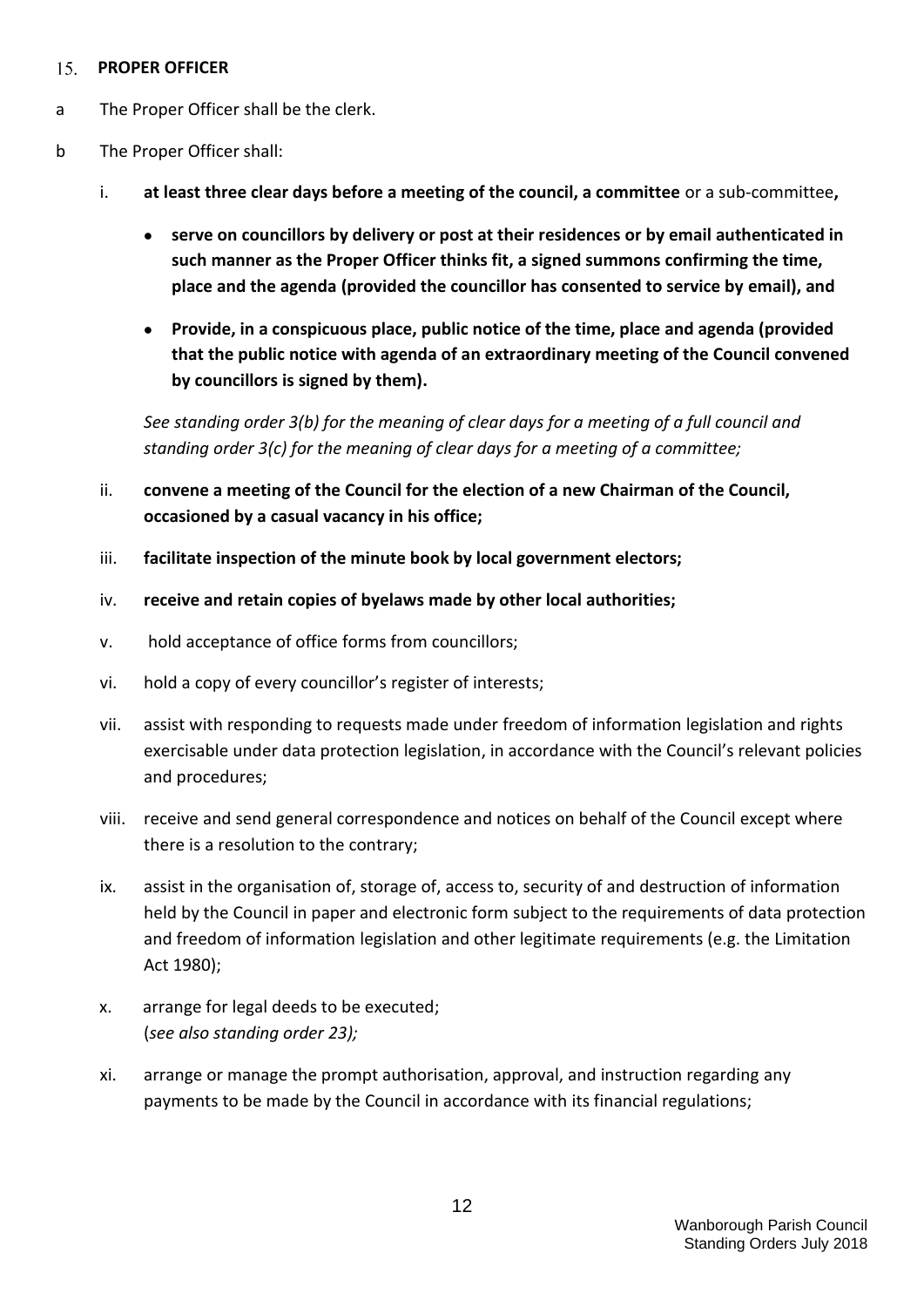#### <span id="page-12-0"></span>**RESPONSIBLE FINANCIAL OFFICER**  16.

a The Council shall appoint appropriate staff member(s) to undertake the work of the Responsible Financial Officer when the Responsible Financial Officer is absent.

# <span id="page-12-1"></span>17. **ACCOUNTS AND ACCOUNTING STATEMENTS**

- a "Proper practices" in standing orders refer to the most recent version of "Governance and Accountability for Local Councils – a Practitioners' Guide".
- b All payments by the Council shall be authorised, approved and paid in accordance with the law, proper practices and the Council's financial regulations.
- c The Responsible Financial Officer shall supply to each councillor as soon as practicable after 30 June, 30 September and 31 December in each year a statement to summarise:
	- i. the Council's receipts and payments (or income and expenditure) for each quarter;
	- ii. the Council's aggregate receipts and payments (or income and expenditure) for the year to date;
	- iii. the balances held at the end of the quarter being reported and

which includes a comparison with the budget for the financial year and highlights any actual or potential overspends.

- d As soon as possible after the financial year end at 31 March, the Responsible Financial Officer shall provide:
	- i. each councillor with a statement summarising the Council's receipts and payments (or income and expenditure) for the last quarter and the year to date for information; and
	- ii. to the Council the accounting statements for the year in the form of Section 1 of the annual governance and accountability return, as required by proper practices, for consideration and approval.
- e The year-end accounting statements shall be prepared in accordance with proper practices and apply the form of accounts determined by the Council (receipts and payments, or income and expenditure) for the year to 31 March. A completed draft annual governance and accountability return shall be presented to all councillors at least 14 days prior to anticipated approval by the Council. The annual governance and accountability return of the Council, which is subject to external audit, including the annual governance statement, shall be presented to the Council for consideration and formal approval before 30 June.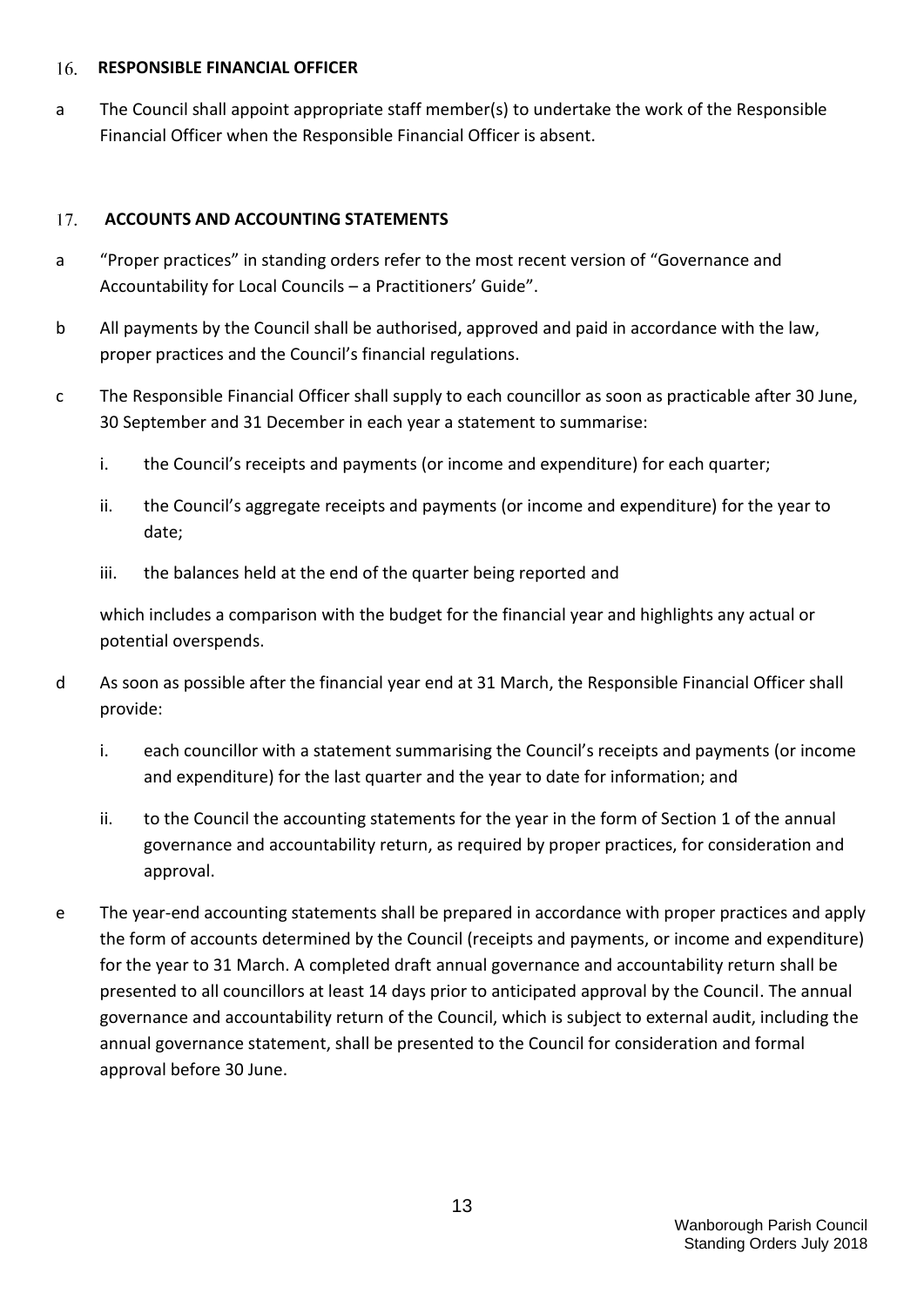#### <span id="page-13-0"></span>**FINANCIAL CONTROLS AND PROCUREMENT** 18.

- a. The Council shall consider and approve financial regulations drawn up by the Responsible Financial Officer, which shall include detailed arrangements in respect of the following:
	- i. the keeping of accounting records and systems of internal controls;
	- ii. the assessment and management of financial risks faced by the Council;
	- iii. the work of the independent internal auditor in accordance with proper practices and the receipt of regular reports from the internal auditor, which shall be required at least annually;
	- iv. whether contracts with an estimated value below **£25,000** due to special circumstances are exempt from a tendering process or procurement exercise.
- b. Financial regulations shall be reviewed regularly and at least annually for fitness of purpose.
- c. **A public contract regulated by the Public Contracts Regulations 2015 with an estimated value in excess of £25,000 but less than the relevant thresholds in standing order 18(f) is subject to Regulations 109-114 of the Public Contracts Regulations 2015 which include a requirement on the Council to advertise the contract opportunity on the Contracts Finder website regardless of what other means it uses to advertise the opportunity.**
- d. Subject to additional requirements in the financial regulations of the Council, the tender process for contracts for the supply of goods, materials, services or the execution of works shall include, as a minimum, the following steps:
	- i. a specification for the goods, materials, services or the execution of works shall be drawn up;
	- ii. an invitation to tender shall be drawn up to confirm (i) the Council's specification (ii) the time, date and address for the submission of tenders (iii) the date of the Council's written response to the tender and (iv) the prohibition on prospective contractors contacting councillors or staff to encourage or support their tender outside the prescribed process;
	- iii. tenders are to be submitted in writing in a sealed marked envelope addressed to the Proper Officer;
	- iv. tenders are to be reported to and considered by the appropriate meeting of the Council or a committee or sub-committee with delegated responsibility.
- e. Neither the Council, nor a committee or a sub-committee with delegated responsibility for considering tenders, is bound to accept the lowest value tender.
- f. **A public contract regulated by the Public Contracts Regulations 2015 with an estimated value in excess of £181,302 for a public service or supply contract or in excess of £4,551,413 for a public works contract (or other thresholds determined by the European Commission every two years and published in the Official Journal of the European Union (OJEU)) shall comply with the relevant procurement procedures and other requirements in the Public Contracts Regulations 2015 which include advertising the contract opportunity on the Contracts Finder website and in OJEU.**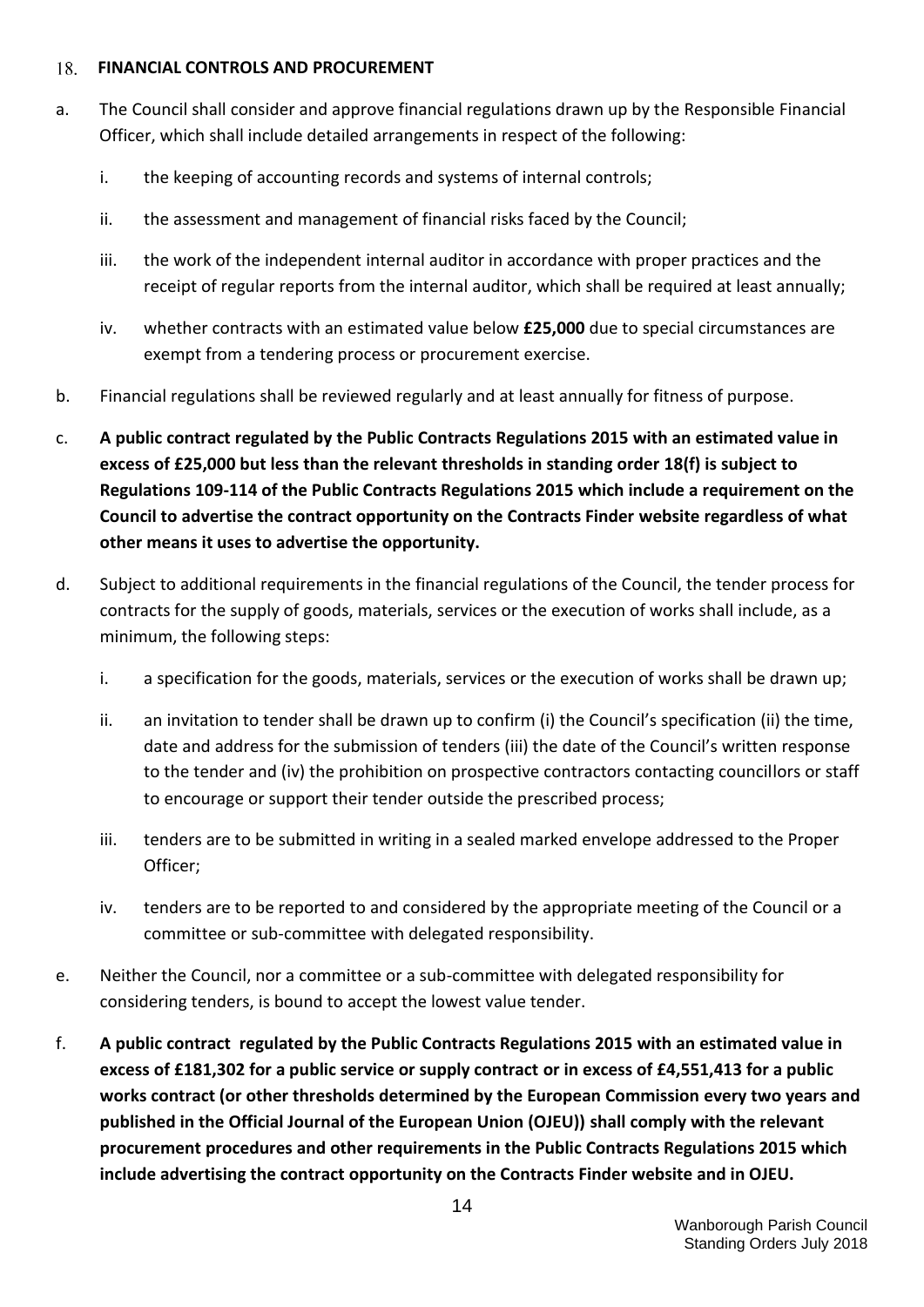g. **A public contract in connection with the supply of gas, heat, electricity, drinking water, transport services, or postal services to the public; or the provision of a port or airport; or the exploration for or extraction of gas, oil or solid fuel with an estimated value in excess of £363,424 for a supply, services or design contract; or in excess of £4,551,413 for a works contract; or £820,370 for a social and other specific services contract (or other thresholds determined by the European Commission every two years and published in OJEU) shall comply with the relevant procurement procedures and other requirements in the Utilities Contracts Regulations 2016.**

#### <span id="page-14-0"></span>19. **HANDLING STAFF MATTERS**

- a A matter personal to a member of staff that is being considered by a meeting of Council OR the Finance committee is subject to standing order 11.
- b The chairman of the Council or in his absence, the vice-chairman shall upon a resolution conduct a review of the performance and annual appraisal of the work of The Parish Clerk & RFO.
- c Any persons responsible for all or part of the management of staff shall treat as confidential the written records of all meetings relating to their performance, capabilities, grievance or disciplinary matters.

#### <span id="page-14-1"></span>20. **RESPONSIBILITIES TO PROVIDE INFORMATION**

*See also standing order 21.*

a **In accordance with freedom of information legislation, the Council shall publish information in accordance with its publication scheme and respond to requests for information held by the Council.**

# <span id="page-14-2"></span>21. **RESPONSIBILITIES UNDER DATA PROTECTION LEGISLATION**  *See also standing order 11.*

- a **The Council shall have policies and procedures in place to respond to an individual exercising statutory rights concerning his personal data.**
- b **The Council shall have a written policy in place for responding to and managing a personal data breach.**
- c **The Council shall keep a record of all personal data breaches comprising the facts relating to the personal data breach, its effects and the remedial action taken.**
- d **The Council shall ensure that information communicated in its privacy notice(s) is in an easily accessible and available form and kept up to date.**
- e **The Council shall maintain a written record of its processing activities.**